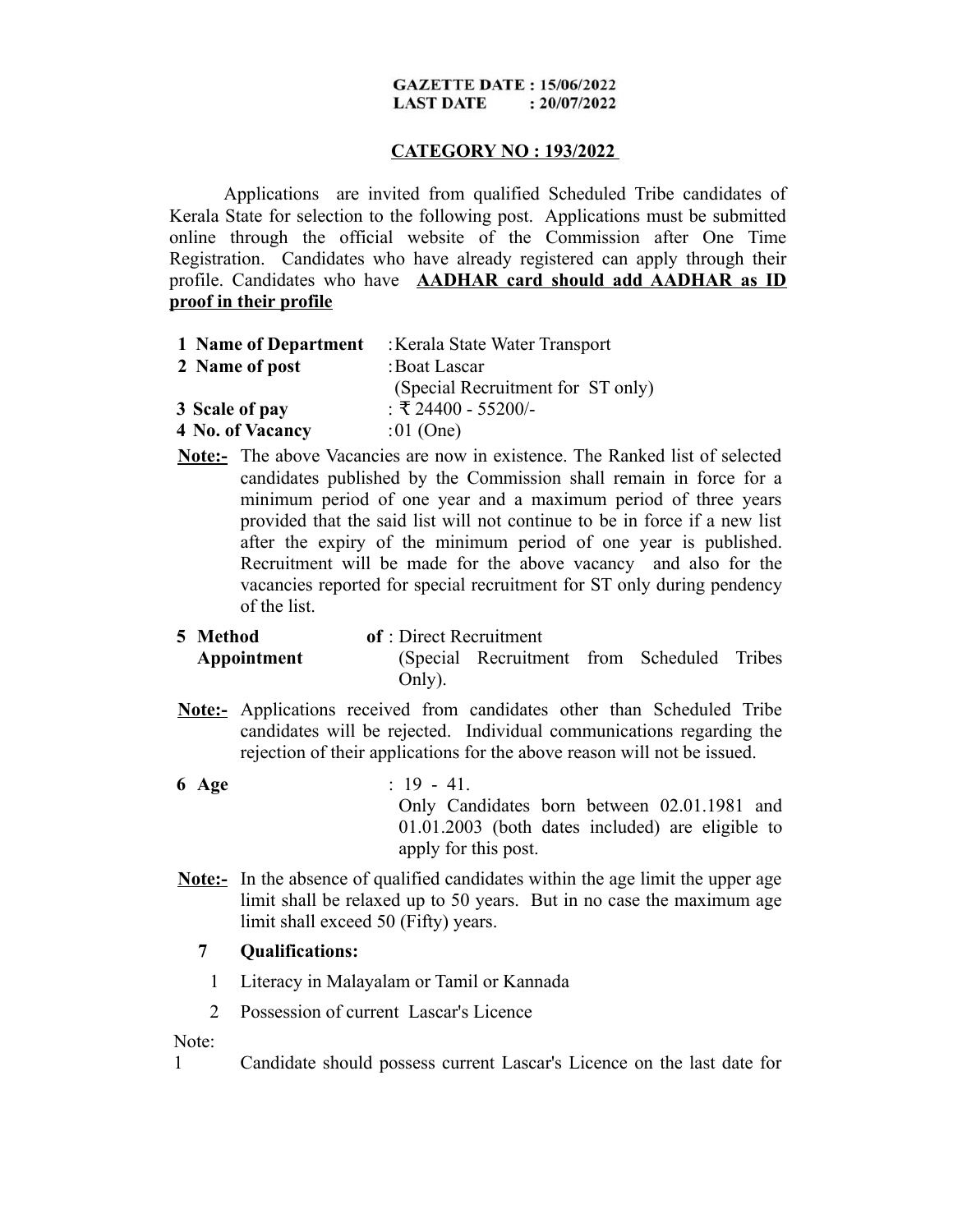receipt of application, during practical test and interview and at the time of appointment also.

- 2 Part II rule 10 (a) ii of KS & SSR regarding qualification is applicable for this selection.
- 3 Those candidates who have claimed equivalency for qualifications should produce the Government Order proving the same at the time of Certificate verification in order to consider as equivalent. Candidates claiming higher /eqivalent to the qualification for which equivalnecy is prescribed in the notification should produce equivalency certificate from concerened institution or Governmnet order proving the equivalency.
- 4 If the caste of candidates is wrongly mentioned in their SSLC book, they should claim their original caste in their applications and should produce Community Certificate issued from concerned revenue authority and the Gazette Notification for the same at the time of certificate verification.

## **8 Mode of Submitting application:**

 Candidates must register as per ONE TIME REGISTRATION with the official Website of Kerala Public Service Commission **www.keralapsc.gov.in** before applying for the post. Candidates who have registered can apply by logging on to their profile using their User-ID and Password. Candidates must click on the **'Apply Now'** button of the respective posts in the Notification Link to apply for a post. Name of the candidate and the date of photograph taken should be printed legibly at the bottom portion of the photograph uploaded. The photograph once uploaded meeting all requirements shall be valid for 10 years from the date of taking Photograph. Candidates who create their profile from 01.01.2022 should upload photograph with in the period of six months. No application fee is required. Candidates are responsible for the correctness of the personal information and secrecy of password.Before the final submission of the application on the profile candidates must ensure correctness of the information in their profile. They must quote the User-ID for further communication with the Commission. Application submitted is provisional and cannot be deleted or altered after submission.**Candidates are advised to keep a printout or soft copy of the online application for future reference. Candidates can take the printout of the application by clicking on the link 'My applications' in their profile. All correspondences with the Commission, regarding the application should be accompanied with the print out of the application.** The application will be summarily rejected if non-compliance with the notification is found in due course of processing. Original documents to prove qualification, experience, age, Community etc. have to be produced